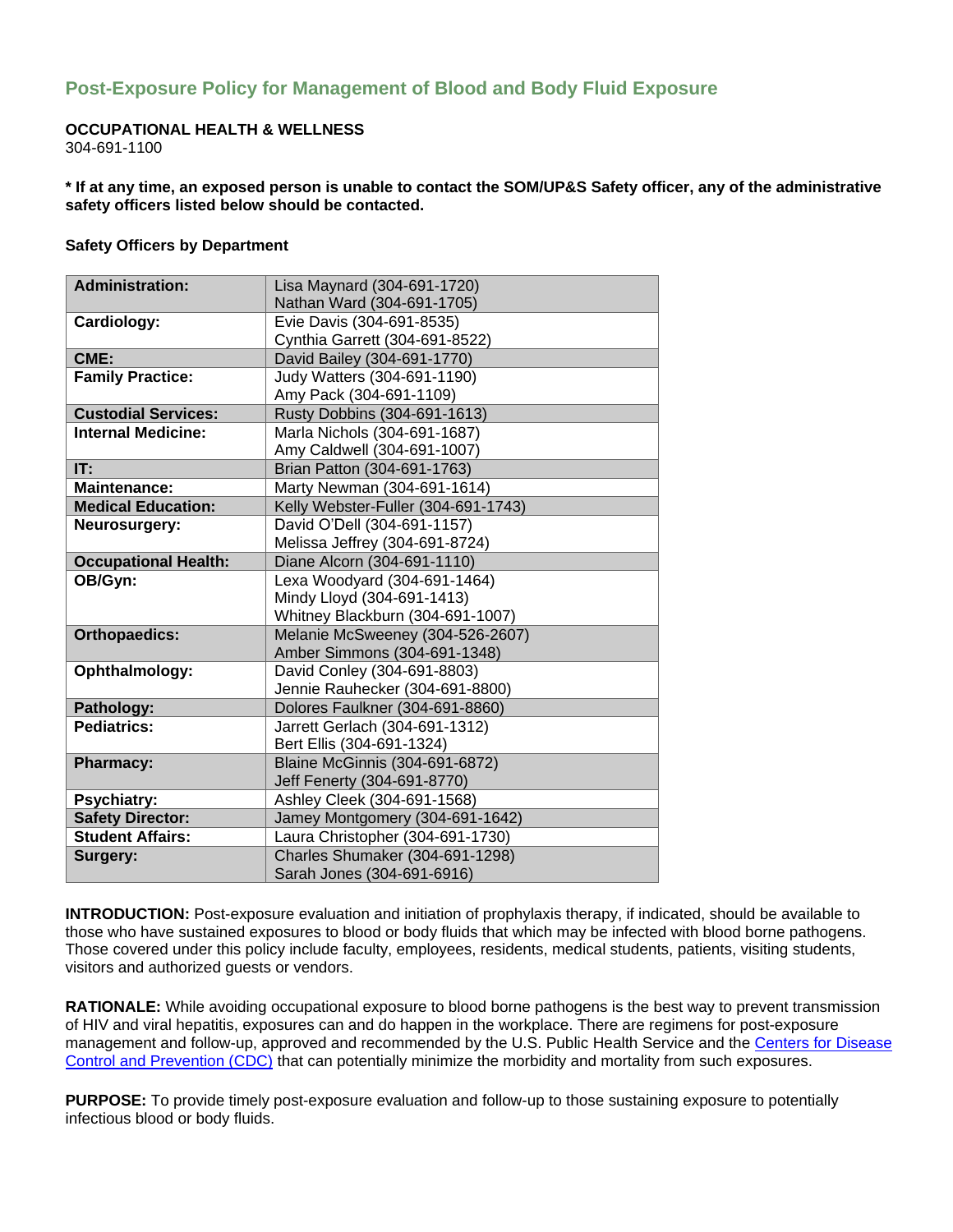**REVIEW:** This policy is subject to review and approval by the Administration of Joan C. Edwards School of Medicine at Marshall University and University Physicians & Surgeons, Inc. (SOM/UP&S) as required by changes in CDC guidelines, West Virginia statute or institutional need.

# **I. DEFINITIONS**

**A. Body fluids considered infectious:** substances that have been implicated in the transmission of HIV and viral hepatitis, i.e., blood, cerebrospinal, synovial, pleural, peritoneal, pericardial, amniotic fluids. Breast milk, semen and vaginal secretions are known as infectious agents but have not been implicated in occupational settings as a mechanism of transmission unless they are contaminated with VISIBLE blood.

**B. Body fluids considered non-infectious if no visible blood present:** sputum, nasal secretions, saliva, sweat, tears, urine, feces, emesis (gastric fluids).

**C. Blood borne Pathogens:** for the purpose of this policy blood borne pathogens refer to HIV, Hepatitis B and Hepatitis C.

**D. Collateral Safety Officer:** an employee within a department designated to handle safety issues outlined by SOM/UP&S.

**E. Emergency Department (ED):** a facility which is usually attached to a general medical hospital; sometimes referred to as an emergency room (ER), which is staffed and manned 24 hours a day by physicians and trained personnel who handle a wide range of medical emergencies.

**F. Exposed person:** a person exposed to blood or body fluids through needle stick, instruments, sharps, surgery or traumatic events; or

**G. HIV:** the human immunodeficiency virus that has been identified as the causative agent of AIDS

**H. Non-exposed person:** a person whose intact skin only has been in contact with a substance that potentially carries a blood borne pathogen.

**I. Post-Exposure Prophylaxis (PEP):** a defined regimen, as formulated by the CDC, to aid in the prevention of the development of infection with HIV and prescribed by an evaluating institution or physician.

**J. Post-Exposure Management Team:** a team of individuals identified usually by the SOM/UP&S Safety Officer or other responsible personnel involved in an exposure that is responsible for follow-up with the exposed person. Members of the team may vary according to need and circumstance and will usually include the physician involved in source patient evaluation, a physician to continue PEP treatment, and/or other persons knowledgeable in the process of care and evaluation of individuals exposed to blood borne pathogens.

**K. Post-Exposure Management to Hepatitis B and Hepatitis C:** a defined regimen of serologic testing, follow-up and treatment may be recommended by an evaluating institution or physician.

1. a person whose mucous membranes are exposed to visible blood or body fluids or laboratory specimens considered occupationally infectious; or

2. a person whose of intact skin is exposed to similar substances when such skin is chapped, abraded or afflicted with dermatitis or the contact is prolonged or involving an extensive area.

**L. Source Patient:** any individual, living or dead, whose blood or other potentially infectious materials may be a source of exposure to an exposed person.

# I**I. SCOPE OF IMPLEMENTATION**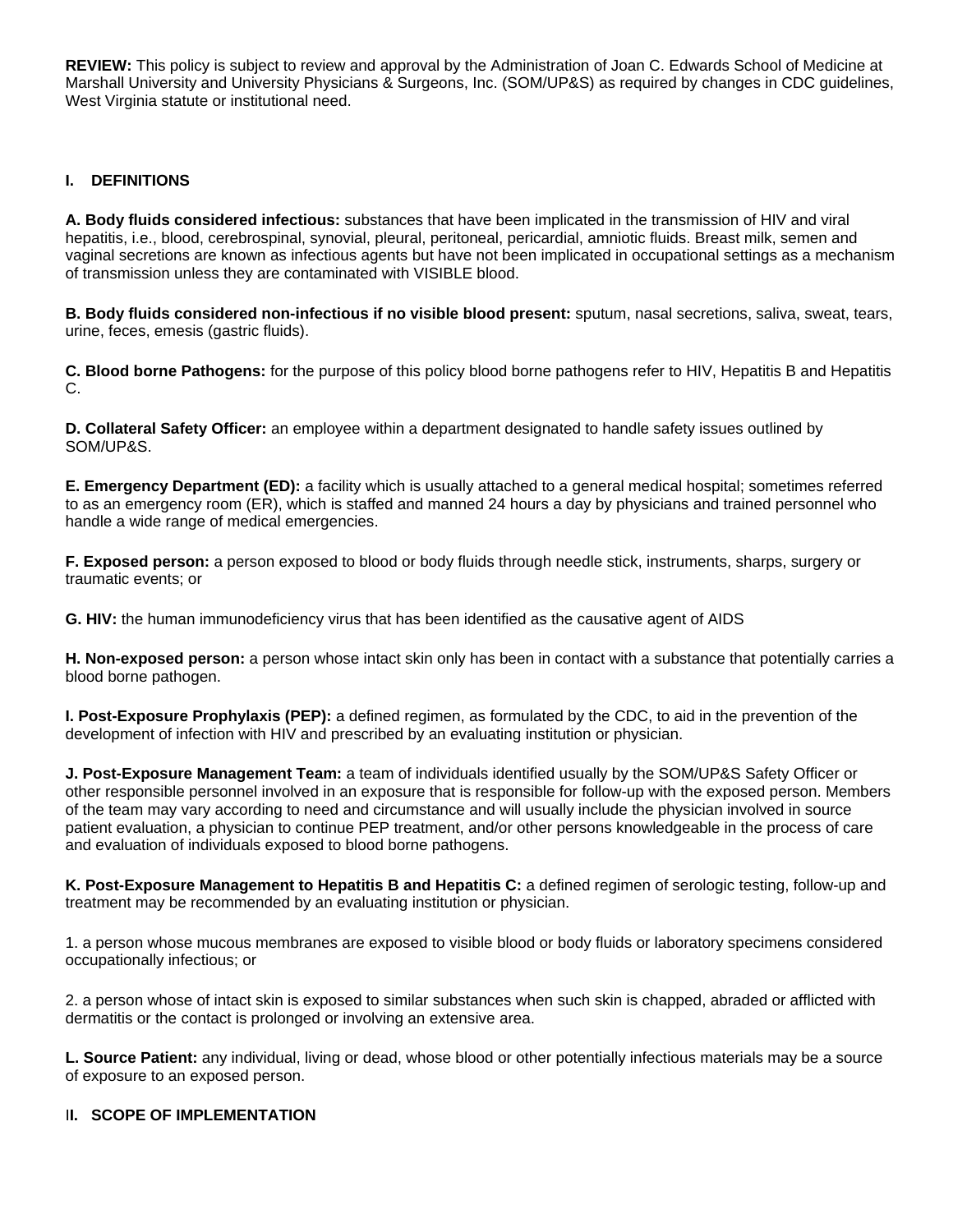A. This policy is meant to cover anyone as defined in the introduction above who sustains an exposure to blood or body fluid that would define them as an **exposed person** in the previous section of Definitions.

B. The method of dissemination and education regarding such policy shall be the responsibilities of the Department Chairs or their designee (Safety Collateral Officer), the Program Directors for each residency, the Associate Dean of Academic Affairs for medical students and the SOM/UP&S Safety Officer for those not directly under those areas. It is the intention that every person who may potentially be involved with an occupational exposure of this type be aware of the basic policy and steps for management.

C. Positions of employment within SOM/UP&S are categorized for the purposes of potential exposure to blood borne pathogens. Employees in the positions deemed by the federal Occupational and Safety Administration (OSHA) to be at significant risk are offered and given Hepatitis B vaccinations at employer expense per guidelines of OSHA. Medical students and resident physicians must be vaccinated for Hepatitis B and present serologic results before beginning their programs. Those who are classified as having potential for blood borne pathogen exposure are to have the prescribed OSHA education and training at the time of employment and yearly thereafter. Every person, considered at risk or not, however, is to report an exposure immediately.

D. It is the intention that exposures as described within this policy be reported and handled appropriately. No impediment to this process is to be tolerated and problems associated with such are to be reported to the SOM/UP&S Safety Officer or other person of responsibility for this policy within the SOM/UP&S.

### **III. PROCEDURE**

### **STEP 1: IMMEDIATE TREATMENT**

**Percutaneous (needle sticks/sharp objects) Injury** (where there is the slightest suggestion that the integrity of skin has been broken by a potentially contaminated item)

1. Wash wound thoroughly with a sudsy soap and running water if water is not available use alcohol. Betadine soap, not Betadine solution, is acceptable for this step. (this first step with soap directly reduces the viruses ability to infect)

2. Remove any foreign materials embedded in the wound.

3. If not allergic, disinfect wound with Betadine solution.

### **Non-intact Skin Exposure**

- 1. Wash skin thoroughly as in #1 above.
- 2. If not allergic, disinfect with Betadine solution.

There is no evidence that squeezing the wound or applying topical antiseptics further reduces the risk of viral transmission.

#### **Mucous Membrane Exposure**

Irrigate copiously with tap water, sterile saline or sterile water.

#### **Intact Skin Exposure**

Exposure of intact skin to potentially contaminated material is not considered an exposure at any significant risk and is neither considered an exposed person or in need of evaluation. Thoroughly clean and wash exposed intact skin.

### **STEP 2: EXPOSURE PROTOCOL**

### **Exposure within SOM/UP&S:**

If the exposed person is within the local geographic work areas of SOM or UP&S and during normal business hours, the exposure should be immediately communicated to the Collateral Safety Officer within that Department. If the exposed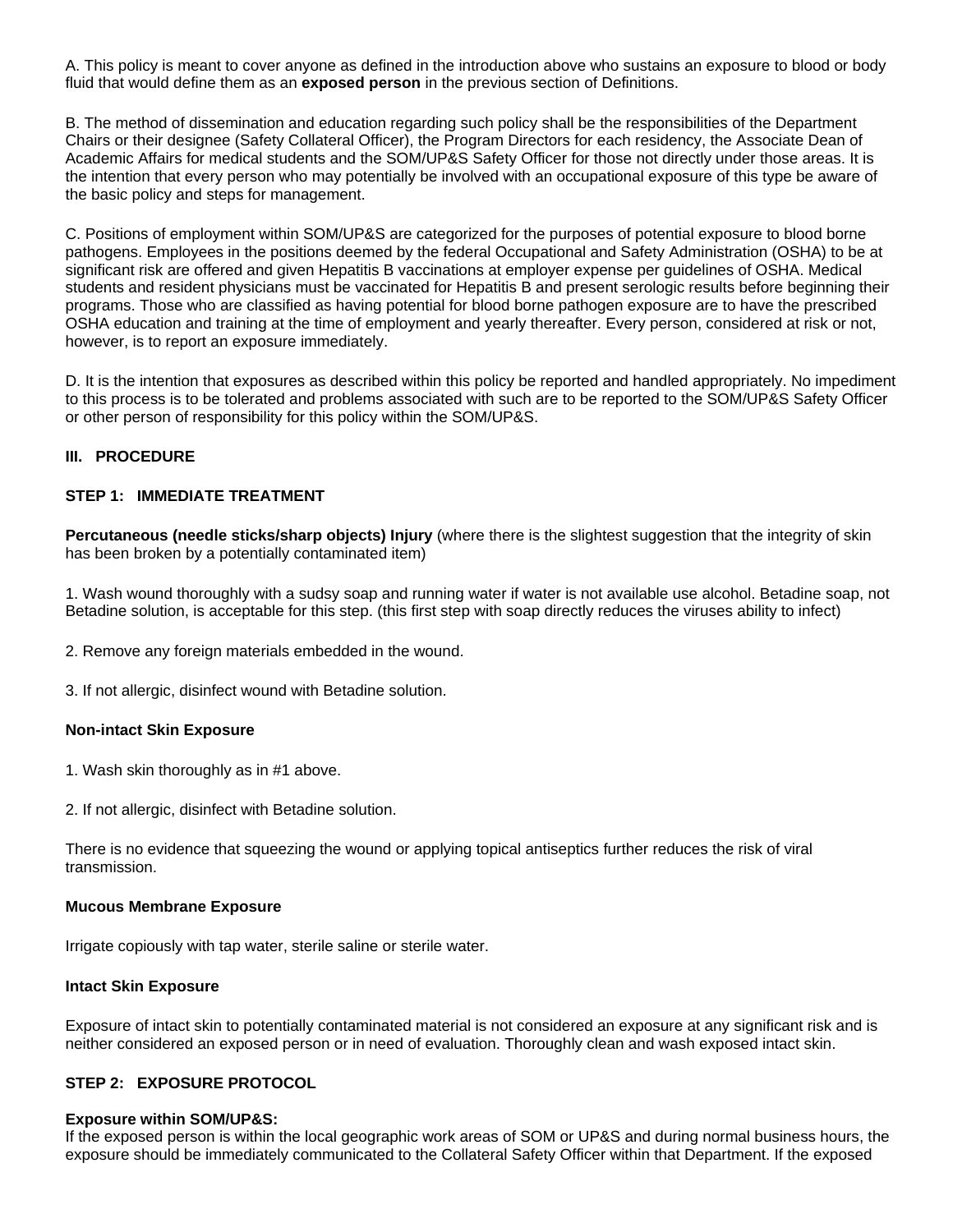person cannot identify the Collateral Safety Officer immediately, that person should ask for immediate help or direction from other responsible personnel. The Collateral Safety Officer or other responsible person should immediately direct the exposed patient to Family Medicine Division of Occupational Health & Wellness. The exposed person should immediately identify themselves as having been exposed to a blood borne pathogen and insist on urgent evaluation. If PEP is going to be recommended or initiated to an exposed person, this needs to be started within two hours of exposure per current CDC guidelines. If the exposed person is an employee of SOM/UP&S, it is important to make sure that the Family Medicine Division of Occupational Health & Wellness generate a Worker's Compensation Form and does **not** bill your insurance. Because medical students are not employees who are covered by Worker's Compensation, a Worker's Compensation Form need not be completed. In the case of a medical student, his or her health insurance will be billed. If the exposure occurs after work hours or a safety officer or other responsible personnel within the work area is not immediately available, the exposed person should proceed on their own to the ED for immediate and timely evaluation. The exposed person is to report back the incident and the outcome of that initial evaluation as soon as feasibly possible to the SOM/UP&S Safety Officer or the Collateral Safety Officer. It will be the responsibility of the exposed person to complete the appropriate **[Incident Report Form](https://jcesom.marshall.edu/about/emergency-adverse-event-protocols/)**.

### **Exposure within an Affiliated Hospital:**

If the exposed person is functioning within an affiliated hospital, the incident is to be reported **immediately** to a nursing supervisor or other obvious hospital personnel. The exposed person will be handled according to the hospital's policies and procedures for such an exposure. This process should involve immediate referral to an ED. These hospitals will have their own mechanisms for tracking and Post-Exposure Management, if needed. However, the incident is to be reported as soon as possible to the Division of Occupational Health & Wellness. If the exposed person is unable to reach the Div. of Occupational Health & Wellness representative within 24 hours or the next business day, then another responsible person within administration must be contacted. The exposed person must complete the appropriate **[Incident Report Form](https://jcesom.marshall.edu/about/emergency-adverse-event-protocols/)**. If appropriate, they will identify a Post-Exposure Management Team for the exposed person.

### **Exposure at a Health Facility other than SOM/UP&S or an Affiliate Hospital:**

When a person is exposed at a health facility other than SOM/UP&S or an affiliated hospital, the exposed person should immediately report the incident to a person of responsibility at the location. Each office or facility dealing with healthcare or handling blood or body fluids pathogens should have its own procedures and policies for dealing with an exposure. If it is clear to the exposed person that the remote facility has no mechanism in place to deal with the exposure that includes evaluation by a trained medical professional, that person is to go to the nearest ED and ask for initial and emergent evaluation for exposure to a blood borne pathogen. These instances would most frequently involve a medical student or resident assigned off-site. The Division of Occupational Health & Wellness should be contacted as soon as possible about the exposure. If the exposed person is unable to reach the Division of Occupational Health & Wellness within 24 hours or the next business day, then another responsible person within administration must be contacted. The exposed person must complete the appropriate **[Incident Report Form](https://jcesom.marshall.edu/about/emergency-adverse-event-protocols/)**. If appropriate, the Division of Occupational Health & Wellness will identify a Post-Exposure Management Team for the exposed person.

# **STEP 3: SOURCE PATIENT**

If the exposure occurs within the confines of SOM or UP&S areas of responsibility, it is the duty of the Division of Occupational Health & Wellness, the Collateral Safety Officer or other responsible person available at the time of exposure to begin the assessment and evaluation of the source patient or source specimen according to protocol, if such source is identifiable.

Under circumstances where a source patient or known source patient's specimen has been implicated in an exposure, that source patient will be asked to submit to HIV and acute Hepatitis B and C testing. Obtain a specific consent for HIV testing by linking to **[MUMC HIV \(AIDS\) Laboratory Consent](http://musom.marshall.edu/ups/HIVConsentForm.pdf)**. If this source is under SOM or UP&S jurisdiction, it will be done at no cost to the individual. The cost is to be covered by the individual department or independent site where the exposure occurred. No source patient or source patient's specimen may be tested for HIV without their specific consent under West Virginia Code. It is the responsibility of the SOM/UP&S Safety Officer, Collateral Safety Officer or other responsible personnel to appoint a healthcare provider within our system to handle the issues surrounding a source patient when an exposure occurs. Blood may be tested in lieu of full consent in bonafide medical emergencies, when in the estimation of the physician treating the exposed person that the exposure was significant and substantial and the HIV status of the source absolutely must be known. However, blood cannot be obtained on a patient actively refusing a blood draw, so this procedure can only be followed when there is already appropriate blood available for the patient, the patient cannot be contacted within a reasonable time, or the patient is unable to express open refusal. If the source patient refuses testing or cannot give consent, then it should be documented on the **[MUMC HIV \(AIDS\) Laboratory](http://musom.marshall.edu/ups/HIVConsentForm.pdf)  [Consent Form](http://musom.marshall.edu/ups/HIVConsentForm.pdf)** in section 4 labeled "UNCONSENT".